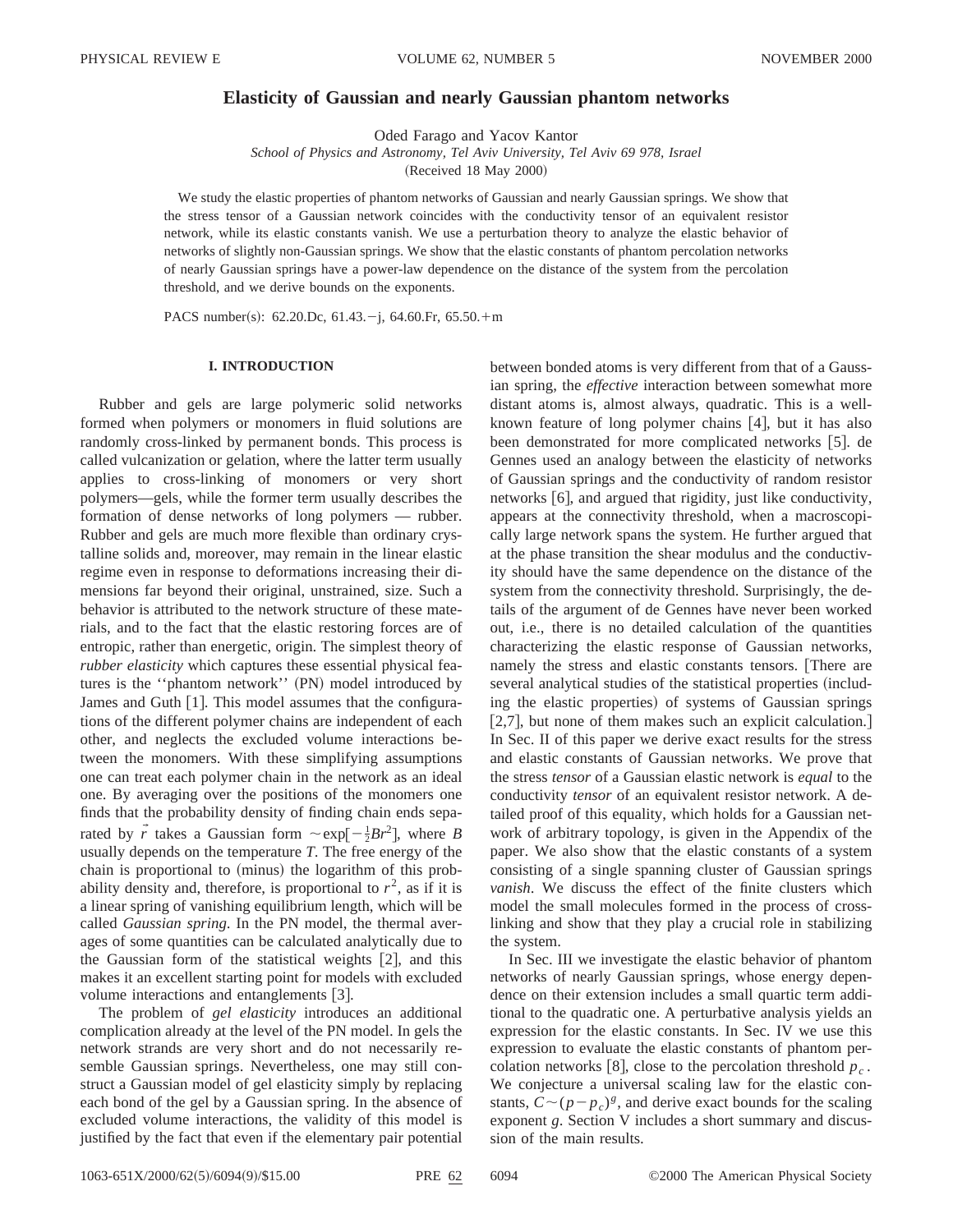# **II. ELASTICITY OF SYSTEMS OF GAUSSIAN SPRINGS— EXACT RESULTS**

### **A. Definitions in the theory of elasticity**

The theory of elasticity describes deformations of thermodynamic systems in response to external forces. At a finite temperature, it is convenient to consider *homogeneous* deformations of the *boundaries* of the system, which can be described by a *constant* matrix  $M_{ij}$ . When the system is strained, the separation between a pair of surface points, which prior to the deformation was  $\hat{R}$ , changes to

$$
r_i = M_{ij} R_j, \qquad (1)
$$

where the subscripts denote Cartesian coordinates, and summation over repeated indices is implied. Usually the energy of the system depends on the relative distances between the atoms. The squared distance in the deformed system is equal to

$$
r^{2} = r_{k}r_{k} = M_{ki}R_{i}M_{kj}R_{j} = (M^{t}M)_{ij}R_{i}R_{j} = (\delta_{ij} + 2 \eta_{ij})R_{i}R_{j},
$$
\n(2)

where  $M<sup>t</sup>$  is the transpose of *M*, and  $\eta_{ij}$  is the *strain* tensor, while  $\delta_{ij}$  is the Krönecker delta. The strain tensor vanishes at the undeformed reference state. Expanding the mean free energy density in the strain variables

$$
f({\eta})=f({0})+\sigma_{ij}\eta_{ij}+\frac{1}{2}C_{ijkl}\eta_{ij}\eta_{kl}+\cdots,
$$
 (3)

we identify the coefficients  $\sigma_{ij}$  as the components of the *stress* tensor, while  $C_{ijkl}$  are the *elastic constants* (sometimes referred to as the *elastic stiffness tensor*). The elastic constants of a thermodynamic system are related to each other through certain equalities. The actual number of independent elastic constants depends on the symmetries of the system. Isotropic systems, for instance, have only three *different* nonvanishing elastic constants:  $C_{11} \equiv C_{xxxx} = C_{yyyy} = C_{zzzz}$ ;  $C_{12}$  $\equiv C_{xxyy} = C_{yyzz} = C_{zzxx} = \cdots;$  and  $C_{44} = \frac{1}{2}(C_{xyxy} + C_{xyyx})$  $= \cdots$ . Moreover, these three elastic constants obey an additional relation [9]:  $C_{11} - C_{12} = 2C_{44}$ , which reduces the number of independent elastic constants of isotropic systems to two. Frequently, one finds it more useful to describe the elastic behavior in such systems in terms of the *shear* modulus  $\mu$  and the *bulk* modulus  $\kappa$ , defined by [10]

$$
\mu = C_{44} - P,\tag{4}
$$

and

$$
\kappa = \begin{cases} \frac{1}{2}(C_{11} + C_{12}) & \text{for two-dimensional systems} \\ \frac{1}{3}(C_{11} + 2C_{12} + P) & \text{for three-dimensional systems,} \end{cases}
$$
(5)

where  $P=-\sigma_{xx}=-\sigma_{yy}=-\sigma_{zz}$  is the pressure. When  $\kappa$  and  $\mu$  are positive, the system is mechanically stable [11].



FIG. 1. A schematic picture of a network of springs. The system includes a spanning elastic network as well as some finite clusters. Atoms can be either internal, i.e., free to move inside the volume, or external, i.e., attached to a permanent positions on the boundaries. Non-free-clusters have at least one external atom.

#### **B. Description of the system**

We consider a *d*-dimensional system shown schematically in Fig. 1. The black circles in Fig. 1 represent atoms while the zigzag lines indicate the bonds, attractive pair-potentials, which connect them in a certain fixed (quenched) topology. Atoms that are found inside the volume of the systems are called *internal* atoms. *Surface* atoms have fixed coordinates on the boundaries of the system. The bonds connect atoms into clusters. Clusters containing only internal atoms are *free* to move in the entire volume. Clusters with both internal and surface atoms are non-free. Among them, one (and, in some cases, several) may extend from one side of the system to the opposite side. This is the ''spanning'' cluster.

The system that we study in this section consists of pointlike atoms connected by Gaussian springs. The energy of each Gaussian spring is given by

$$
\phi_{\alpha\beta}(\vec{R}^{\alpha} - \vec{R}^{\beta}) = \frac{1}{2}K^{\alpha\beta}(\vec{R}^{\alpha} - \vec{R}^{\beta})^2 = \frac{1}{2}K^{\alpha\beta}(R^{\alpha\beta})^2, \quad (6)
$$

where  $\vec{R}^{\alpha}$  and  $\vec{R}^{\beta}$  denote the positions of atoms  $\alpha$  and  $\beta$ , and  $R^{\alpha\beta}$  is the distance between these atoms. The spring constant  $K^{\alpha\beta}$  is assumed to have a fixed, *temperature-independent*, value. The total elastic energy is given by the sum over the energies of all the springs

$$
E\!=\!\sum_{\langle\alpha\beta\rangle}\ \phi_{\alpha\beta}\!=\!\sum_{\langle\alpha\beta\rangle}\frac{1}{2}K^{\alpha\beta}(R^{\alpha\beta})^2.
$$

## **C. Elasticity of the system**

The components of the stress tensor of our system are related to the pair potentials,  $\phi_{\alpha\beta}(R^{\alpha\beta})$ , via the relation

$$
\sigma_{ij} = \frac{1}{V} \left\langle \sum_{\langle \alpha \beta \rangle} \phi'_{\alpha\beta} (R^{\alpha\beta}) \frac{R_i^{\alpha\beta} R_j^{\alpha\beta}}{R^{\alpha\beta}} \right\rangle - \frac{N k T \delta_{ij}}{V}, \qquad (7)
$$

which was derived 30 years ago by Squire, Holt, and Hoover  $[12]$  as an extension of the Born and Huang theory of elas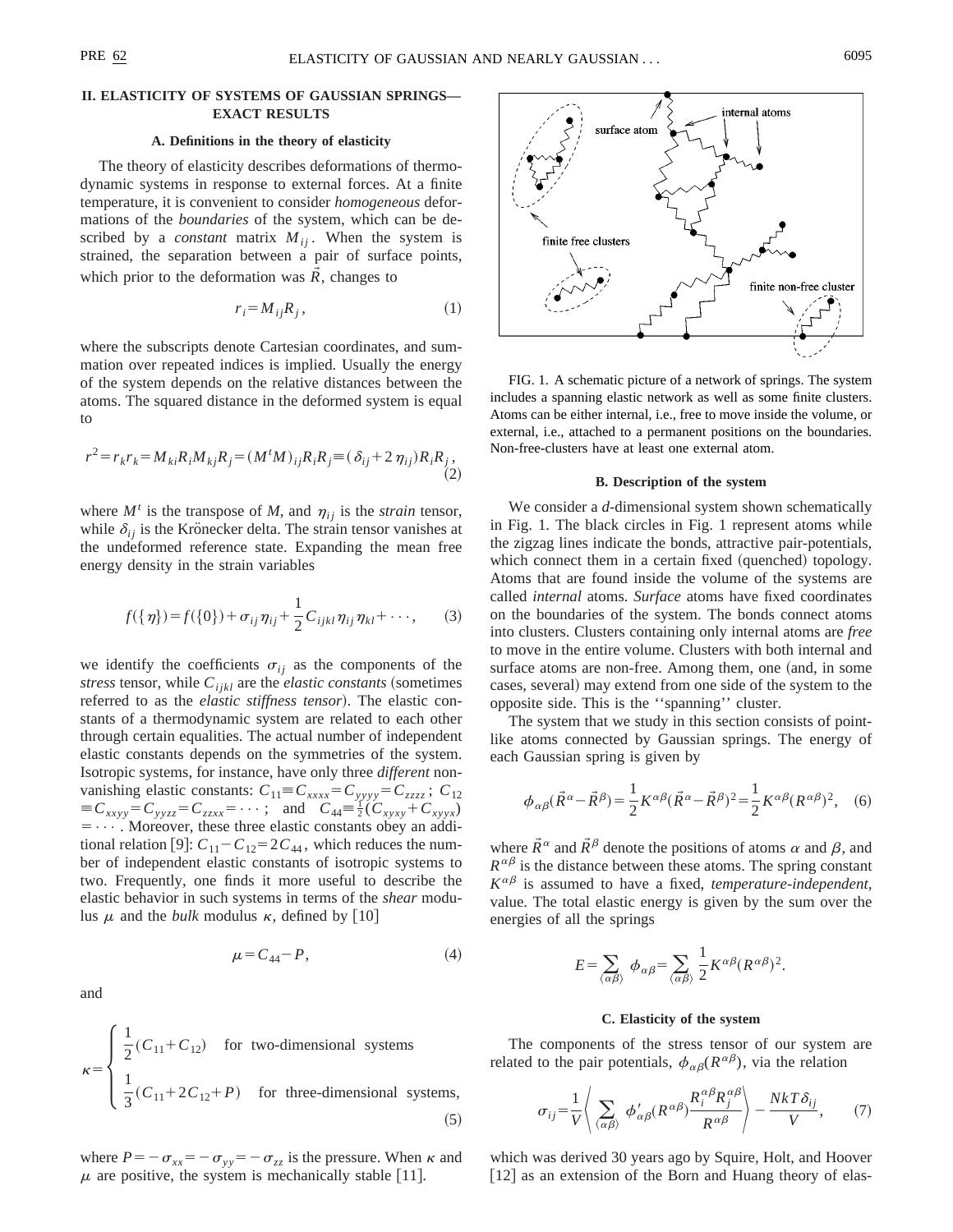ticity  $|13|$  to systems at finite temperature. In expression  $(7)$ summation over all distinct pairs of atoms,  $\alpha\beta$ , is performed, where  $R_i^{\alpha\beta}$  and  $R_j^{\alpha\beta}$  are the *i*th and the *j*th Cartesian components of  $\vec{R}^{\alpha\beta} = \dot{\vec{R}}^{\alpha} - \vec{R}^{\beta}$ . The symbol  $\langle \ \rangle$  indicates a thermal average, while *N* and *V* denote the number of internal atoms and the volume of the system, respectively. For potential  $(6)$ the expression  $(7)$  reduces to

$$
\sigma_{ij} = \frac{1}{V} \left\langle \sum_{\langle \alpha \beta \rangle} K^{\alpha \beta} R_i^{\alpha \beta} R_j^{\alpha \beta} \right\rangle - \frac{N k T}{V} \delta_{ij}, \tag{8}
$$

where the sum is over the connected pairs.

The two terms in expression  $(8)$  are called the configurational and kinetic terms, respectively. The configurational term can be divided into terms, each one including the sum over the bonds of one distinct cluster. Since there are no excluded volume interactions, these terms are independent of each other (the clusters do not interact with each other), and the contributions of the different clusters to the stress are additive. We identify the stress applied by each cluster as

$$
\sigma_{ij}^{\text{cluster}} = \frac{1}{V} \left( \sum_{\langle \alpha \beta \rangle \in \text{cluster}} K^{\alpha \beta} R_i^{\alpha \beta} R_j^{\alpha \beta} \right) - \frac{N_I k T}{V} \delta_{ij}, \quad (9)
$$

where  $N_I$  is the number of internal atoms of the cluster.

### **D. The contribution of the free clusters**

*The gas of free clusters is an ideal gas.* Since the different clusters do not ''feel'' each other, it is intuitively clear that the contribution to the stress of each free cluster (fc) should be as of a pointlike atom. To prove this result (which is general and does not depend on the particular form of the pair potential), we use the fact that for a free cluster, one can integrate out *d* degrees of freedom (of say,  $\tilde{R}^1$ ) in Eq. (9), and express the terms appearing in it in the relative coordinates  $\overline{R}_i^{\alpha} = R_i^{\alpha} - R_i^1$  { $\alpha = 2, ..., N_I$ }. (This statement is correct only in the thermodynamic limit, when the linear size of the system becomes much larger than the radius of gyration of the free cluster.! One can easily verify that in the relative coordinates Eq.  $(9)$  may also be written in the following way:

$$
\sigma_{ij} = \frac{1}{V} \left\langle \sum_{\alpha=2}^{N_I} \widetilde{R}_i^{\alpha} \frac{\partial E}{\partial \widetilde{R}_j^{\alpha}} \right\rangle - \frac{N_I k T}{V} \delta_{ij},
$$

which from the equipartition theorem gives  $\sigma_{ij}$ =  $-(kT/V)\delta_{ij}$ . The stress applied by *all* the free clusters is simply

$$
\sigma_{ij}^{\text{fc}} = -\frac{N_0 kT}{V} \delta_{ij},\qquad(10)
$$

where  $N_0$  is the total number of free clusters. Similarly, the contribution of the free clusters to the elastic constants is also as of an ideal gas, given by the kinetic term  $[12]$ 

$$
C_{ijkl}^{\text{fc}} = \frac{2N_0kT}{V} \delta_{il} \delta_{jk} \,. \tag{11}
$$

#### **E. Elasticity of the spanning cluster**

*The stress and elastic constants of the spanning network of Gaussian springs with temperature-independent force constants are temperature independent.* The free energy *F* of the spanning network is a function of the temperature *T* and the positions of the surface atoms  $\{\vec{R}^s\}$ . If the values of these variables change quasi statically, then

$$
dF = -SdT + \sum_{s} \vec{f}_{\text{ext}}^{s} \cdot d\vec{R}^{s}, \qquad (12)
$$

where *S* is the entropy,  $\vec{f}_{ext}^s$  is the external force which drags the surface atom *s*, and summation is made over all the surface atoms. In a quasistatic process, the force  $\vec{f}_{ext}^s$  is balanced by the force  $\vec{f}^s$  applied by the network on atom *s*, namely,

$$
-\vec{f}_{ext}^s = \vec{f}^s = \left\langle \sum_{\alpha} K^{\alpha s} (\vec{R}^{\alpha} - \vec{R}^s) \right\rangle, \tag{13}
$$

where summation is over all atoms  $\alpha$  connected to atom *s*. The terms appearing in the thermal average in Eq.  $(13)$  are linear in the coordinates  $\tilde{R}^{\alpha}$ . Since the Boltzmann weight is a Gaussian, i.e., an exponent of a quadratic form of the coordinates, these averages coincide with the most probable values, namely their values at the energetic ground state, and therefore do not depend on the temperature. We thus conclude that  $\vec{f}^s$  is a temperature-independent quantity, and from Eqs.  $(12)$  and  $(13)$  we readily find that

$$
\frac{\partial^2 F}{\partial T \partial \vec{R}^s} = -\frac{\partial \vec{f}^s}{\partial T} = 0.
$$

The last result implies that *F* can be decomposed into two parts

$$
F(T,\{\vec{R}^s\}) = F_1(T) + F_2(\{\vec{R}^s\}).
$$

If we consider homogeneous deformations we may define a reference system and use the strain variables  $\{\eta_{ij}\}\$ , instead of  $\{\vec{R}^s\},$ 

$$
F = F_1(T) + F_2(\{\eta_{ij}\}).
$$

The stress and elastic constants are the coefficients in the  $\{\eta\}$ expansion of  $F_2$  [see Eq.  $(3)$ ]. Therefore, they do not depend on the temperature.

*The stress applied by the spanning network is equal to the conductivity of a resistor network with the same topology.* The stress of the spanning cluster  $({\rm spc})$  [Eq.  $(9)$ ]

$$
\sigma_{ij}^{\rm spc} = \frac{1}{V} \left\langle \sum_{\langle \alpha \beta \rangle \in \rm spc} K^{\alpha \beta} R_i^{\alpha \beta} R_j^{\alpha \beta} \right\rangle - \frac{N_I kT}{V} \delta_{ij},
$$

can be rewritten in the form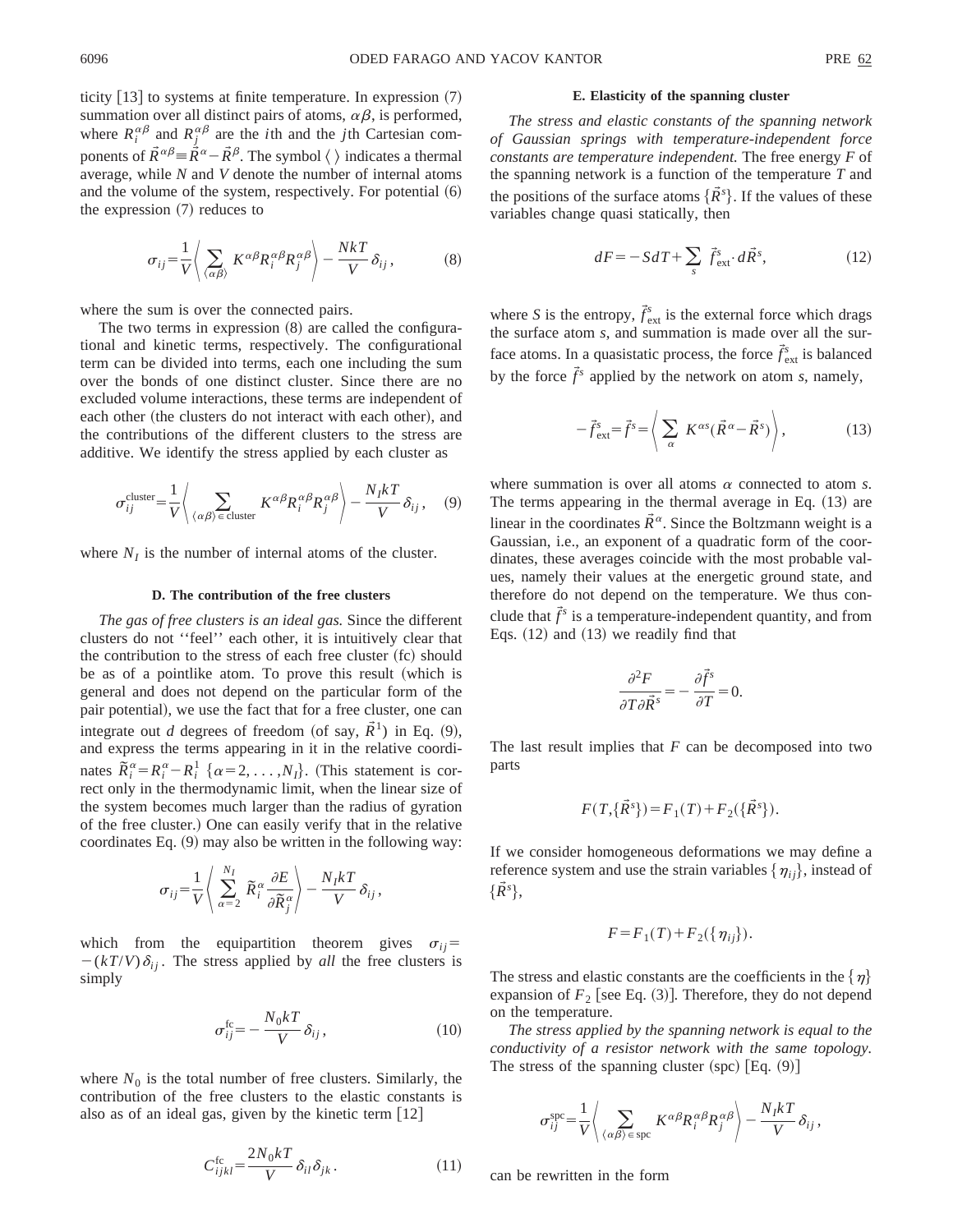$$
\sigma_{ij}^{\text{spe}} = \frac{1}{V} \left\{ \left\langle \sum_{\alpha=1}^{N_I} R_i^{\alpha} \frac{\partial E}{\partial R_j^{\alpha}} \right\rangle + \left\langle \sum_{\langle \alpha s \rangle \in \text{spc}} K^{\alpha s} R_i^{s} R_j^{s \alpha} \right\rangle \right\}
$$

$$
- \frac{N_I k T}{V} \delta_{ij}, \qquad (14)
$$

where the first sum is over all the internal atoms while the second sum is over all the bonds connecting internal and surface atoms. (The subscripts  $s$  and  $\alpha$  denote surface and internal atoms, respectively.) In the thermodynamic limit we deduce from the equipartition theorem that the first and the third (kinetic) terms in Eq.  $(14)$  cancel each other. We are thus left only with the second term

$$
\sigma_{ij}^{\rm spe} = \frac{1}{V} \bigg[ \sum_{\langle \alpha s \rangle \in \rm spec} K^{\alpha s} R_i^s \langle R_j^{s \alpha} \rangle \bigg]. \tag{15}
$$

The thermal averages in Eq.  $(15)$  are of quantities which are linear in the coordinates of the internal atoms and therefore may be replaced by the equilibrium values of these quantities (see earlier in this section). The equilibrium values of  $\vec{R}^{\alpha}$  minimize the energy of the spanning cluster

$$
E^{\rm spec} = \sum_{\langle \alpha \beta \rangle \in \text{ spec}} \frac{1}{2} K^{\alpha \beta} (\vec{R}^{\alpha} - \vec{R}^{\beta})^2
$$
  
= 
$$
\sum_{j=1}^{d} \left[ \sum_{\langle \alpha \beta \rangle \in \text{ spec}} \frac{1}{2} K^{\alpha \beta} (R_j^{\alpha} - R_j^{\beta})^2 \right]
$$
  
= 
$$
\sum_{j=1}^{d} E_j^{\rm spec}.
$$
 (16)

The dependence of  $E^{\text{spe}}$  on the components  $R_j^{\alpha}$  corresponding to one Cartesian direction *j* is included in the term  $E_j^{\text{spc}}$ . The problem of finding the equilibrium values of  $\tilde{R}^{\alpha}$  decouples into *d* scalar problems of finding the equilibrium values of  $R_j^{\alpha}$ . In order to calculate these values we need to solve  $d$  sets of the linear equation (one set for each Cartesian component),

$$
\sum_{\beta} K^{\alpha\beta} (R_j^{\alpha} - R_j^{\beta}) = 0, \qquad (17)
$$

corresponding to the vanishing of the *j*th component of the force acting on each internal atom. (For each atom  $\alpha$ , summation in the relevant equation is over all atoms  $\beta$  connected to it.)

Let us define a resistor network with the same connectivity as the elastic network, in which each spring is replaced by a resistor with conductance  $K^{\alpha\beta}$ . The values of the electric potential at the internal nodes,  $\{\varphi^{\alpha}\}\)$ , are obtained by minimization of the heat power produced in the network, *P*  $=\sum_{\langle \alpha\beta\rangle} K^{\alpha\beta} (\varphi^{\alpha} - \varphi^{\beta})^2$ . Except for a prefactor of  $\frac{1}{2}$ , *P* is identical with  $E_j^{\text{spe}}$  (16), where  $\varphi^{\alpha}$  plays the role of  $R_j^{\alpha}$ . If we replace  $R_j^{\alpha}$  by  $\varphi^{\alpha}$  in the force equations (17), we obtain the set of Kirchoff equations enforcing the vanishing of the sum of currents entering the internal nodes of the network. By replacing  $R_j^{\alpha}$  by  $\varphi^{\alpha}$ , we define a mapping of the mechanical problem to an electrostatic one. In fact, we have *d* different electrostatic problems corresponding to each Cartesian component of the mechanical problem. They differ from each other in their boundary conditions, namely the values of the electric potential on the surface nodes,  $\{\varphi^s\}$ . In the *j*th electrostatic problem, we set  $\varphi^s$  equal to  $R_j^s$ , i.e., we assume that the electric potential at each boundary point is equal to the *j*th Cartesian coordinate of the point.

The interesting question now is what is the analog of the stress tensor in the electrostatic problem. This appears to be the conductivity tensor  $\Sigma_{ij}$  defined by

$$
\langle j_i \rangle = \sum_{ij} \langle E_j \rangle,
$$

where  $\langle \vec{j} \rangle$  and  $\langle \vec{E} \rangle$  are the *volume averages* of the current density and the electric field, respectively. More precisely, if we follow the mapping defined above we have the *exact* equality

$$
\sigma_{ij} = \sum_{ij} . \tag{18}
$$

A detailed proof of this equality is given in the Appendix to this paper. Here we just note that the proof consists of two steps: In the first step we show that in the *j*th electrostatic problem, because of the choice of boundary conditions,  $\langle E \rangle$ is a unity electric field pointing in the  $(-j)$ th direction. In the presence of such an electric field  $\langle j_i \rangle = -\sum_{i,j} \rangle$ . On the next step of the proof we show that  $-\langle j_i \rangle$ , and therefore  $\Sigma_{ii}$ are given by the electrostatic equivalent of Eq.  $(15)$ 

$$
\Sigma_{ij}^{\text{spe}} = \frac{1}{V} \left[ \sum_{\langle \alpha s \rangle \in \text{spc}} K^{\alpha s} R_i^s (\varphi^s - \varphi^{\alpha}) \right],\tag{19}
$$

and therefore Eq.  $(18)$  is valid.

*The elastic constants of the spanning network vanish.* We have already shown that  $C_{ijkl}$ , the elastic constants of the spanning cluster of Gaussian springs with temperatureindependent force constants, are temperature independent. Therefore, we may calculate them at any temperature, and in particular at  $T=0$ . At zero temperature the free energy coincides with the internal energy, given by Eq.  $(16)$ , where  $\{R^{\alpha}\}\$ , the positions of the internal nodes, take their equilibrium values. Suppose now that the system is homogeneously strained. The positions of the surface nodes,  $\{\vec{R}^s\}$ , change according to the linear transformation  $(1)$ , with a constant matrix  $M_{ii}$ . [Transformation (1) was originally defined for the separation between surface points. However, we can always set the origin of axes to be on the original (unstrained) surface, and in this case the transformation applies to the positions of the surface points. In order to find the new equilibrium positions of the internal atoms in the strained system, we need to solve the set of equations  $(17)$  with the new boundary conditions. Since both the equations and the transformation of the boundary conditions are linear, the new solution is given by  $r_i^{\alpha} = M_{ij} R_j^{\alpha}$ . The elastic energy of the strained spanning cluster is given by [see Eqs.  $(2)$  and  $(16)$ ]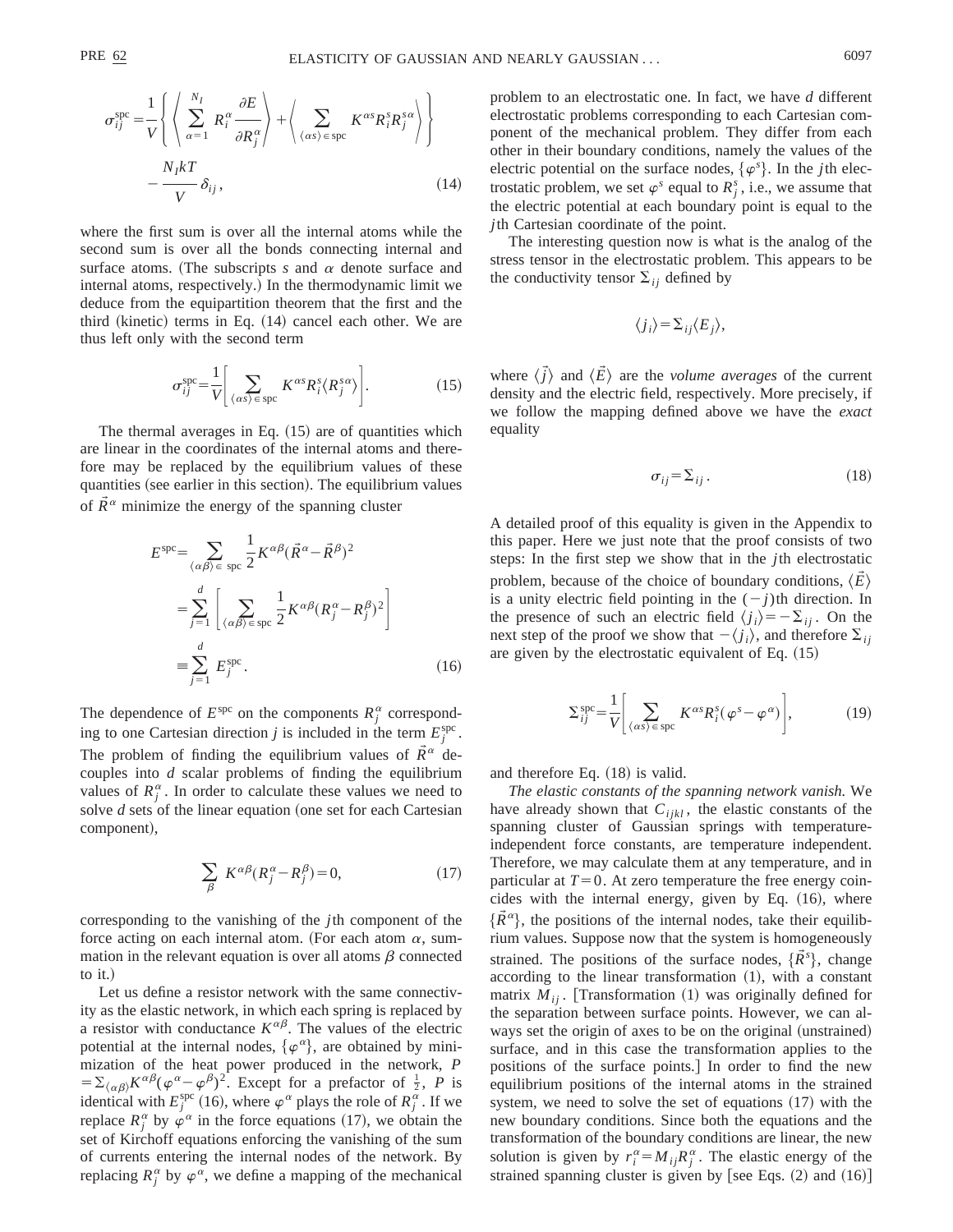$$
E^{\rm spec} = \frac{1}{2} \sum_{\langle \alpha \beta \rangle \in \text{ spec}} K^{\alpha \beta} (r^{\alpha \beta})^2
$$
  
= 
$$
\frac{1}{2} \sum_{\langle \alpha \beta \rangle \in \text{ spec}} K^{\alpha \beta} [(M^t M)_{ij} R_i^{\alpha \beta} R_j^{\alpha \beta}]
$$
  
= 
$$
\frac{1}{2} \sum_{\langle \alpha \beta \rangle \in \text{ spec}} K^{\alpha \beta} [(2 \eta_{ij} + \delta_{ij}) R_i^{\alpha \beta} R_j^{\alpha \beta}].
$$

This gives the dependence of *E* on the strain variables, which include only linear terms in  $\eta_{ij}$ . Since the elastic constants are the coefficients of the quadratic terms in the  $\{\eta\}$  expansion of the free energy  $[Eq. (3)]$ , we conclude that

$$
C_{ijkl}^{\text{spc}} \equiv 0. \tag{20}
$$

#### **F. The stability of systems of Gaussian springs**

We have mentioned earlier in this section that stable solid thermodynamic systems have positive bulk and shear moduli,  $\kappa$  and  $\mu$  [Eqs. (4) and (5)]. In phantom systems, the contributions of the spanning cluster and the ensemble of free clusters to  $\kappa$  and  $\mu$  are additive. Due to the vanishing of the elastic constants of the spanning cluster  $(20)$ , we find that its contribution to the elastic moduli is  $\mu^{\text{spe}} = -P^{\text{spe}} > 0$ , and  $\kappa^{\rm spc}=0$  (two dimensions) or  $\kappa^{\rm spc}=P^{\rm spc}/3<0$  (three dimensions)  $[P<sup>spc</sup>$  is the negative (stretching) pressure applied by the spanning cluster]. The fact that  $\kappa$  is not positive means that the spanning cluster alone is not stable against homogeneous volume fluctuations. The contribution of the free clusters to the elastic moduli is as of an ideal gas, given by  $\mu^{\text{fc}}$  $=0$  and  $\kappa^{fc} = N_0 kT/V$  [see Eqs. (4), (5), (10), and (11)]. The vanishing of the shear modulus simply indicates that the collection of free clusters is a fluid. The positive contribution of the free clusters to the bulk modulus is crucial for the stability of the system. Two-dimensional Gaussian networks are stabilized in the presence of free clusters since  $\kappa = \kappa^{\rm spc}$  $+\kappa^{fc}=\kappa^{fc}>0$ . Three-dimensional systems are stabilized provided that the positive contribution of the free clusters to  $\kappa$  overcomes the negative contribution of the spanning cluster.

In real gels, it is possible to wash out the finite clusters (or most of them) and obtain a so-called dry gel. Within the Gaussian model such a system is expected to be unstable. This contradicts experimental observations and demonstrates the importance of excluded volume (EV) and entanglements' effects. In the presence of EV interactions, the polymer chains forming the network cannot be treated as Gaussian springs. Therefore, the elastic constants of such networks do not vanish, and consequently, there is no simple relation between the pressure and the elastic moduli. Moreover, EV interactions make a positive contribution to the pressure which may, therefore, be both positive or negative. In dense systems, EV interactions may effectively cancel out [4]. However, dense systems can only be achieved in the presence of the finite clusters. In that case different clusters interact with each other, and their contributions to the pressure and elastic moduli are not additive. In the following section we consider a different correction to the Gaussian model: without EV interactions but with a non-Gaussian pair potential.

## **III. ELASTICITY OF SYSTEMS OF NEARLY GAUSSIAN SPRINGS**

The elastic response of polymers and polymeric networks is as of systems of Gaussian springs only in the first approximation. It always includes a nonlinear part, which becomes significant when the network is sufficiently stretched, much beyond its characteristic thermal lengths  $[1,14]$ . In order to study the nature of this correction, we consider networks of springs having the spring energies

$$
\phi_{\alpha\beta}(R^{\alpha\beta}) = \frac{1}{2}K^{\alpha\beta}(R^{\alpha\beta})^2 + \frac{1}{4}a^{\alpha\beta}(R^{\alpha\beta})^4.
$$
 (21)

Our choice for the spring energy is inspired by the free energy of a finite long polymer chain  $[1]$ , where the leading correction to the linear relation between the force and the chain end-to-end vector  $\vec{f} = K\vec{R}$  is a term proportional to  $R^2\tilde{R}$ . The elastic energy of the system is given, again, as the sum of all springs energies

$$
E = \sum_{\langle \alpha \beta \rangle} \phi_{\alpha \beta}
$$
  
= 
$$
\sum_{\langle \alpha \beta \rangle} \left[ \frac{1}{2} K^{\alpha \beta} (R^{\alpha \beta})^2 + \frac{1}{4} a^{\alpha \beta} (R^{\alpha \beta})^4 \right]
$$
  
= 
$$
E_0 + E_1.
$$
 (22)

We assume that  $E_1 \ll E_0$ , and we treat the quartic term perturbatively. In fact, we will make a more restrictive assumption that for each bond  $a^{\alpha\beta}(R^{\alpha\beta})^4 \ll K^{\alpha\beta}(R^{\alpha\beta})^2$ . Since the quadratic term  $E_0$  does not make any contribution to the elastic constants, we will mainly focus on the contribution of the perturbation term  $E_1$  to them.

*In the lowest order of a perturbation theory, the elastic constants of the network are temperature independent.* Substituting the pair potential  $(22)$  into expression  $(7)$  for the stress tensor, and expanding this expression to the first order in  $a^{\alpha\beta}$ , yields

$$
\sigma_{ij} = \sigma_{ij}^0 + \frac{1}{V} \left\langle \sum_{\alpha \beta} a^{\alpha \beta} (R^{\alpha \beta})^2 R_i^{\alpha \beta} R_j^{\alpha \beta} \right\rangle_0
$$

$$
- \frac{1}{V k T} \left\langle \delta \left( \sum_{\alpha \beta} K^{\alpha \beta} R_i^{\alpha \beta} R_j^{\alpha \beta} \right) \delta E_1 \right\rangle_0, \qquad (23)
$$

where  $\delta A \equiv A - \langle A \rangle_0$  denotes a thermal fluctuation of the quantity *A*, and  $\langle \rangle_0$  denotes a thermal average with the (unperturbed) Gaussian Boltzmann weight exp( $-E_0 / kT$ ).  $\sigma_{ij}^0$  is the stress tensor of the corresponding Gaussian network (where  $a^{\alpha\beta} \equiv 0$ ), given by Eq. (8), which can be also expressed by its value at  $T=0$ 

$$
\sigma_{ij}^0 = \frac{1}{V} \sum_{\langle \alpha \beta \rangle} \left[ K^{\alpha \beta} (R_0^{\alpha \beta})_i (R_0^{\alpha \beta})_j \right]. \tag{24}
$$

In the above expression  $(R_0^{\alpha\beta})_i$  is the *i*th Cartesian component of the bond vector  $\vec{R}^{\alpha\beta}_0$  at the ground state of the unperturbed Gaussian network.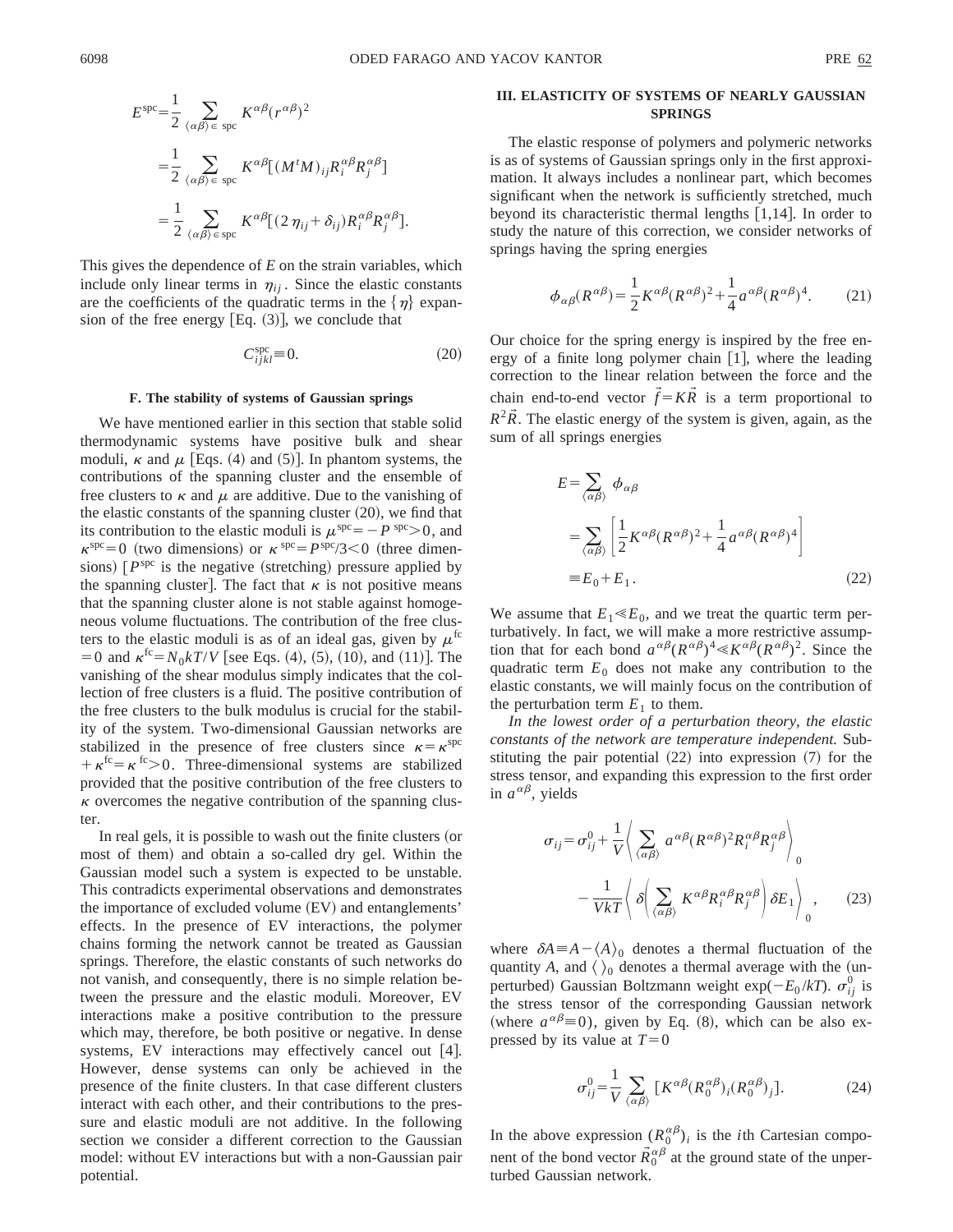The next step is to substitute the pair potential  $(22)$  into the expression for the elastic constants  $[12]$  [see also Eq.  $(7)$ ] in Ref.  $[15]$ . By expanding this expression to the first order in  $\{a^{\alpha\beta}\}\$ , and using the fact that for the Gaussian network  $C_{ijkl} \equiv 0$  (20), we find that

$$
C_{ijkl} = \frac{2}{V} \left( \sum_{\langle \alpha \beta \rangle} a^{\alpha \beta} R_i^{\alpha \beta} R_j^{\alpha \beta} R_k^{\alpha \beta} R_l^{\alpha \beta} \right)_0 + \langle X \rangle_0,
$$

where *X* is a combination of terms, each of which includes the thermal fluctuations of some quantities. Since at  $T=0$ there are no thermal fluctuations, that term vanishes and we readily find that

$$
C_{ijkl}(T=0) = \frac{2}{V} \left\langle \sum_{\langle \alpha \beta \rangle} a^{\alpha \beta} R_i^{\alpha \beta} R_j^{\alpha \beta} R_k^{\alpha \beta} R_l^{\alpha \beta} \right\rangle_0
$$
  

$$
= \frac{2}{V} \sum_{\langle \alpha \beta \rangle} [a^{\alpha \beta} (R_0^{\alpha \beta})_i (R_0^{\alpha \beta})_j (R_0^{\alpha \beta})_k (R_0^{\alpha \beta})_l].
$$
 (25)

The second equality in the above equation is obtained by equating the expression inside  $\langle \ \rangle_0$  to its value at equilibrium (at zero temperature the thermal average coincides with this value).

At a finite temperature we may write the elastic constants as the product of  $C_{ijkl}(T=0)$ , and a dimensionless function, which may depend only on terms of the form  $(kT a^{\alpha\beta})/(K^{\gamma\delta} K^{\epsilon\zeta})$ . Expanding the function into a power series in these variables yields

$$
C_{ijkl} = C_{ijkl}(T=0) \left[ 1 + \left( \text{linear terms in} \left\{ \frac{kT a^{\alpha\beta}}{K^{\gamma\delta} K^{\epsilon\zeta}} \right\} \right) + \cdots \right].
$$

Since  $C_{ijkl}(T=0)$  is a linear function in the quantities  $a^{\alpha\beta}$ , and since we are interested only in the first-order correction due to the perturbation (namely, in terms linear in  $a^{\alpha\beta}$ ), we conclude that to the lowest order in  $a^{\alpha\beta}$ ,  $C_{ijkl}$  are temperature independent, and are therefore given by the above expression  $(25)$ .

# **IV. ELASTICITY OF PHANTOM PERCOLATION NETWORKS**

#### **A. The percolation model**

One of the models which has been proposed to describe the process of gelation is *percolation* [8]. In the percolation model, the sites or the bonds of a lattice are randomly occupied by, respectively, atoms or bonds, with an occupation probability *p*. In the site percolation model, one links every two neighboring occupied sites, while in the bond percolation model one assumes that all the sites are occupied by atoms and each pair of neighbors is linked if the bond between the atoms exists. Within the percolation model, the gel point is identified with the percolation threshold, the critical site or bond concentration above which a spanning cluster is formed. The percolation model predicts that close to the percolation threshold,  $p_c$ , quantities such as the mean cluster mass, typical cluster linear size, and the gel fraction have power-law dependence on  $(p-p_c)$ . The relevant exponents are universal and depend only on the dimensionality of the system, but not on the atomic-scale features of the system. The values of these exponents have been measured experimentally for various gel systems  $[16]$ . A fairly good agreement has been found between the measured exponents and their values as predicted by the percolation model, which proves the applicability of the percolation model to gelation.

The situation concerning the elastic behavior of gels is not that clear. The main question is whether the shear modulus also follows a scaling law  $\mu \sim (p-p_c)^f$  with a universal exponent *f*. Experimental values of this exponent measured for different polymeric systems are very scattered  $[17]$ . On the theoretical side, it has been demonstrated that at  $T=0$ , the elastic behavior of percolation systems depends on the nature of the interactions in the system. For nonstressed central force networks the rigidity threshold occurs at a concentration of bonds much larger than  $p_c$  [18]. If bond-bending forces are present, rigidity and percolation thresholds coincide; however, the rigidity exponent *f* is considerably larger than the conductivity exponent *t*, suggesting that the two problems belong to different universality classes  $[19]$ . As the number of models of elasticity of random systems increased, it became clear that de Gennes's conjecture about the identity of the exponent *f* to the conductivity exponent  $t \cdot [6]$  can be justified only within models which ''reduce'' the thermodynamic behavior of gels to so-called ''scalar elasticity'' models [20]. Recently, the equality  $f = t$  was measured by Plischke *et al.* in a numerical study of *phantom* central force percolation networks at  $T\neq 0$  [21]. The authors attributed this elastic behavior to the entropic part of the elastic free energy.

### **B. Elasticity of percolation networks**

We would like to apply our results from Secs. II and III to phantom percolation networks of identical springs having the energy  $E = \frac{1}{2}KR^2$  (Gaussian network) or  $E = \frac{1}{2}KR^2 + \frac{1}{4}aR^4$ (nearly Gaussian network). We discuss the critical elastic behavior of such networks in the regime where the correlation length  $\xi \sim (p-p_c)^{-\nu}$  is much larger than the characteristic atomic length scale *b*, but much smaller than the linear size of the system *L*. The correlation length is the length scale below which the spanning cluster has a fractal structure and above which the system is homogeneous. A quantity that follows a power law as  $(p-p_c)^{\gamma} \sim \xi^{-(\gamma/\nu)}$  when  $L \gg \xi$  scales as  $L^{-(Y/\nu)}$  when  $\xi \geq L$ . (At  $p_c$  the latter power law is always relevant because  $\xi$  is infinite.) Since  $\xi \gg b$ , we expect the structure of the spanning cluster to ''forget'' the details of the lattice, and have the elastic properties of an isotropic system. In the Gaussian case, the tensorial equality  $\sigma_{ij}$  $=\sum_{ij}$  (18) becomes a scalar equality  $-P=\sum$ . Also, because of the vanishing of the elastic constants of Gaussian networks  $(20)$ , we have for the shear modulus of the spanning cluster that  $\mu = C_{44} - P = -P = \Sigma$  (4). Close to the percolation threshold, the conductivity scales as  $\Sigma \sim (p - p_c)^t$ , and therefore we conclude that for Gaussian networks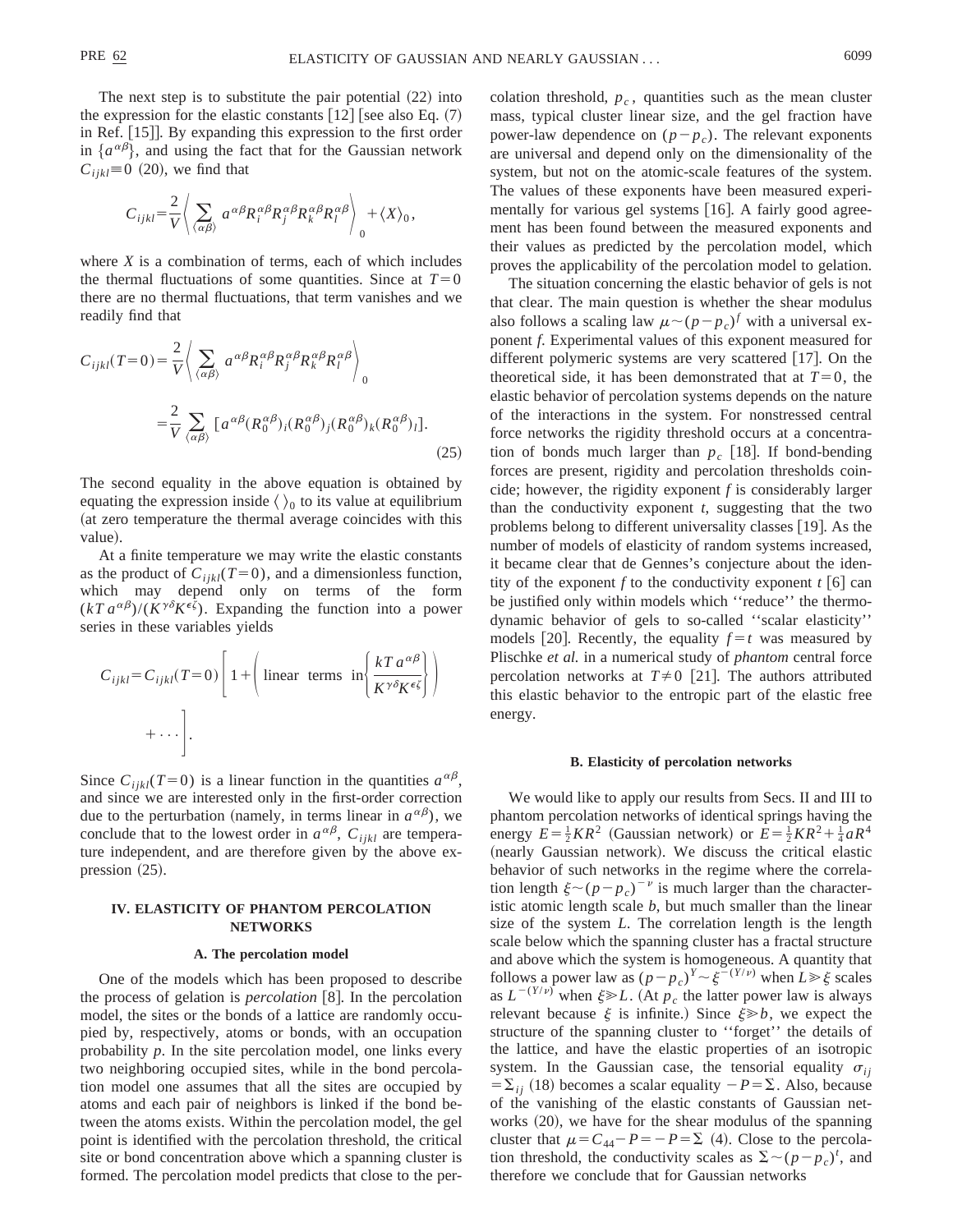$$
\mu = -P = \Sigma \sim (p - p_c)^t,\tag{26}
$$

in accordance with de Gennes's argument. This result is not changed if we also include the finite clusters, since the latter make no contribution to the shear modulus (just as they do not contribute to the conductivity of the system). The equality of the shear modulus and the stress, a signature of Gaussian elasticity, was observed numerically in Ref. [21].

In the nearly Gaussian case, we have from Eq.  $(23)$  that the leading term in the expression for the stress is the Gaussian term, and therefore we expect to have the same scaling behavior as in Eq.  $(26)$ . What distinguishes non-Gaussian networks from purely Gaussian ones is the nonvanishing elastic constants of the former. For percolation networks it is reasonable to assume that the elastic constants also follow a power law  $C \sim (p-p_c)^g$ . The elastic constants of a nearly Gaussian network should be ''almost'' zero, namely much smaller than the network stress. Therefore, the perturbative analysis in Sec. III would be self-consistent only if it yields that the exponent  $g > f$ . We can use expression (25) for the elastic constants to derive exact bounds on the value of the exponent *g*. Consider a percolation network of linear size *L* in *d* dimensions at  $p_c$ . An upper bound on the exponent *g* is obtained by including only a partial set of the bonds of the spanning cluster in the sum in expression  $(25)$ . We take the set of singly connected bonds (SCBs), which are such bonds that removal of each one of them disconnects the spanning cluster. Their number scales as  $L^{1/\nu}$  [22]. The force acting on a SCB is the total force applied on the surface of the system, which is proportional to  $PL^{(d-1)} \sim L^{(-t/\nu+d-1)}$ . The length to which a SCB is stretched,  $(R_{SCB})_0$ , is proportional to the force, and therefore has the same scaling form

$$
(R_{\text{SCB}})_0 \sim L^{(-t/\nu + d - 1)},\tag{27}
$$

and consequently from Eq.  $(25)$  we get

$$
C^{\sim}L^{-g/\nu}\!\!\geqslant\! L^{-d}L^{1/\nu}L^{4(-t/\nu+d-1)},
$$

which yields the upper bound  $g \leq (4t-1) - \nu(3d-4)$ . A lower bound for *g* is obtained by noting that for any bond other than the SCBs,  $(R_{bond})_0 < (R_{SCB})_0$ . That is because the SCBs are the only bonds which experience the total force acting on the system. We use this fact in expression  $(25)$  and write that

$$
C \sim L^{-g/\nu} \leq \left[ (R_{\text{SCB}})_0 \right]^2 \left\{ \frac{1}{V} \sum_{\text{bonds}} a \left[ (R_{\text{bond}})_0 \right]^2 \right\}.
$$

The term in braces in the above inequality is, however, proportional to the pressure [see Eq.  $(24)$ ], which scales like  $L^{-t/\nu}$ . This, together with result (27), brings us to the lower bound  $g \ge 3t - 2\nu(d-1)$ . Using the known values of the exponents *t* and  $\nu$  [23,8], we find that in three dimensions 2.48 $\leq$ g $\leq$ 2.6. In six dimensions both bounds coincide to give  $g=4$ . This last result reflects the fact that in six dimensions essentially all the bonds that carry the force across the network are SCBs. In two dimensions we have the bounds  $1.22 \le g \le 1.52$ . However, we must mention a special feature of the two-dimensional case which questions the validity of the ''nearly'' Gaussian model. The model assumes that the contribution of the quartic term to the spring energy is small compared to the quadratic term  $[Eq. (21)]$ . This happens only if the bond length satisfies

$$
R_{\text{bond}} \ll (K/a)^{1/2}.
$$
 (28)

The longest bonds in the network are the bonds that *inside a cell of size*  $\xi^d$  serve as SCB's. Close to  $p_c$ , their length scales like

$$
R_{\text{bond}} \sim \xi^{-t/\nu + (d-1)} \sim (p - p_c)^{t - \nu(d-1)} \equiv (p - p_c)^{\nu}.
$$

In two dimensions the exponent  $y < 0$ , which implies that the length of the SCBs diverges, and certainly does not satisfy criterion  $(28)$ . The problem is not limited to the SCBs only, but is relevant to a larger fraction of the bonds, including the doubly connected bonds, triply connected bonds, and so on. It is difficult to predict, *a priori*, whether this observation should modify the results of the nearly Gaussian model from Sec. III. Note that we do not encounter such a problem for a dimensionality larger than two, where the exponent *y* is positive.

#### **V. SUMMARY AND DISCUSSION**

We have studied the elastic properties of phantom Gaussian and nearly Gaussian networks. For Gaussian networks, the stress and elastic constants were calculated exactly. We found that a characteristic feature of Gaussian networks is the vanishing of their elastic constants. This feature is both temperature and network-topology independent. We also proved the equality between the stress tensor of a Gaussian elastic network to the conductivity tensor of a resistor network, in which the conductance of each resistor is equal to the corresponding spring constant  $K^{\alpha\beta}$ . This result quantifies the somewhat vague statement about an analogy between elasticity of Gaussian networks to conductivity of resistors networks.

We have investigated the nonlinear correction to the elastic behavior by studying the properties of networks of springs whose energies include small quartic terms in addition to the leading quadratic (Gaussian) terms. While the stress tensor is still dominated by the contribution of the quadratic term, the elastic constants (which vanish in the Gaussian network) are solely due to the non-Gaussian correction. We calculated the elastic constants to the first order in perturbation theory.

Finally, we applied the results of both the Gaussian and the nearly Gaussian models to describe the elastic behavior of phantom percolation networks close to the percolation threshold. Obviously, the well-known result that the shear modulus follows the same scaling law,  $\mu \sim (p-p_c)^t$ , like the conductivity, was recovered. We made a prediction that the elastic constants also follow a scaling law  $C \sim (p - p_c)^g$ , with exponent  $g > t$ , and found bounds on the values of the exponent *g*.

### **ACKNOWLEDGMENT**

This work was supported by the Israel Science Foundation through Grant No. 177/99.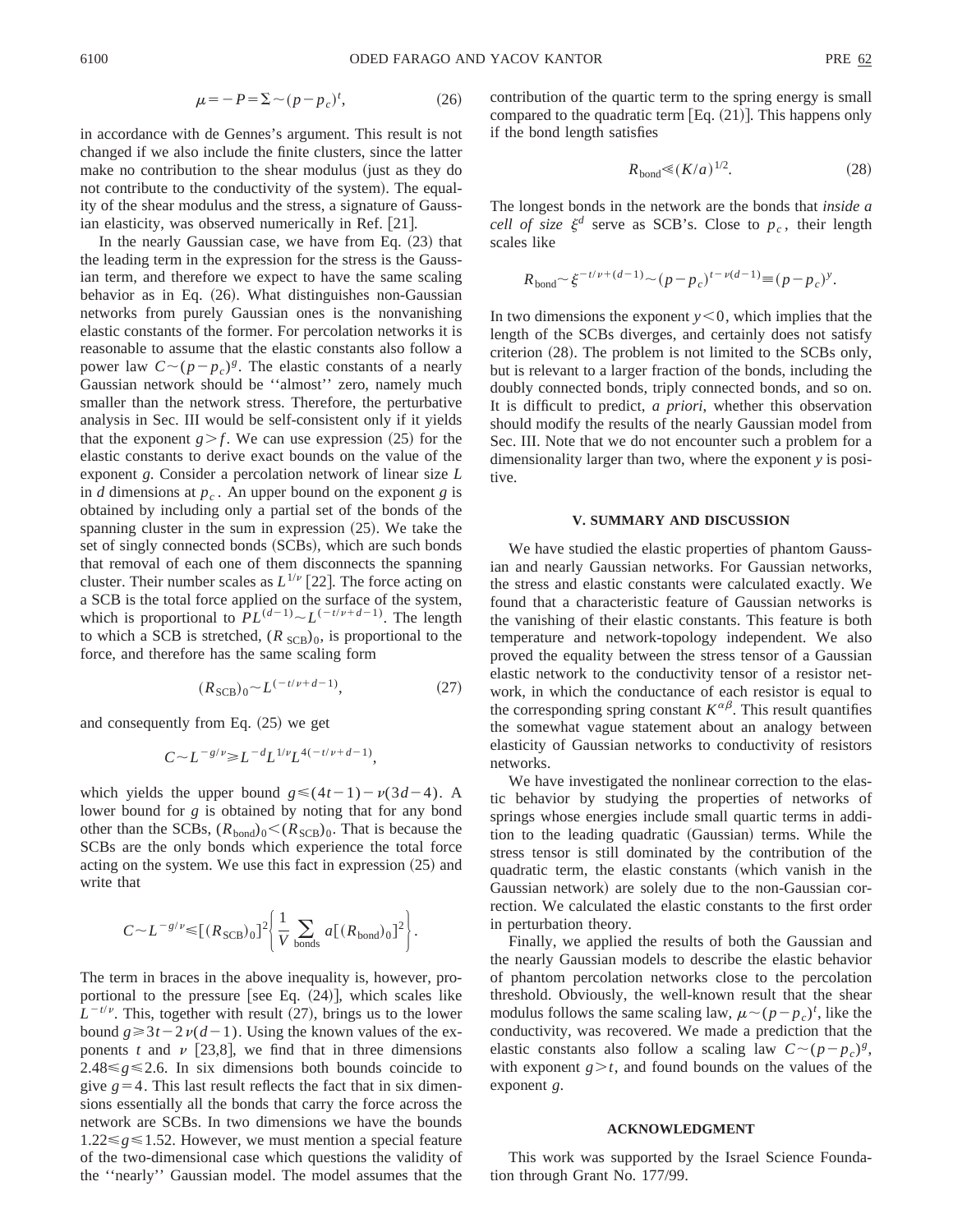We consider a network whose bonds are resistors of conductance  $K^{\alpha\beta}$ , where the superscripts  $\alpha$  and  $\beta$  label the nodes which the particular resistor connects. The network is finite and has an arbitrary topology, i.e., we make no assumption on the symmetry. We denote by  $\vec{R}^{\beta}$  the position of the node  $\beta$  and by  $\varphi^{\beta}$  the electric potential at the node. The network is placed inside a rectangular box of volume *V*  $= L_1 \times L_2 \times \cdots \times L_d$ , where  $L_i$  is the length of the box along the *i*th Cartesian direction. (The derivation presented here can be easily generalized to systems of arbitrary shape.) The nodes of the network which are located on the surface of the system are called surface nodes, and we label them with the superscript *s*. The rest of the nodes are called the internal nodes, which we denote with the superscript  $\alpha$ . The superscripts  $\beta$  and  $\gamma$  will be used to denote nodes of both types.

The conductivity of an electrical system is a tensor  $\Sigma_{ik}$ defined by

$$
\langle j_i \rangle = \sum_{ik} \langle E_k \rangle,\tag{A1}
$$

where the subscripts denote Cartesian coordinates and summation over repeated indices is implied, while  $\langle \vec{j} \rangle$  and  $\langle \vec{E} \rangle$ are the volume averages of the current density and the electric field, respectively. This definition of  $\Sigma_{ik}$  applies to continuous electrical systems. It can be generalized to discrete networks if we define the current density by a set of Dirac  $\delta$ functions representing the currents in the bonds. Let us assume now that the electric potential  $\varphi$ , applied on the surface of the network, is such that on each surface point it is equal to the *j*th Cartesian coordinate of the point. Since  $E=$  $-\vec{\nabla}\varphi$ , we have

$$
\langle E_k \rangle = \frac{1}{V} \int E_k dV
$$
  
= 
$$
- \int \frac{\partial \varphi}{\partial x_k} dV
$$
  
= 
$$
\frac{1}{V} \bigg[ - \int_{x_k = L_k} \varphi dS + \int_{x_k = 0} \varphi dS \bigg],
$$

where the surface integration is over the boundaries  $x_k=0$ and  $x_k = L_k$ , normal to the *k*th direction. However, with our choice for the electric potential on the boundaries,  $\varphi = x_j$ , it is easy to see that  $\langle E_k \rangle = -\delta_{kj}$ , where  $\delta_{kj}$  is the Krönecker delta.

The mean current density  $\langle j_i \rangle$  is given by

$$
\langle j_i \rangle = \frac{1}{V} \int j_i \, dV. \tag{A2}
$$

As we have already noted, the above definition  $(A2)$  applies to continuous electrical systems. To make it applicable to resistor networks we need to write the current density as a sum of Dirac  $\delta$  functions representing the currents in the ''linear'' resistors. With this formal representation, the contribution to  $\langle j_i \rangle$  of each resistor is given by the line integral

$$
\int_{\mathring{R}^{\alpha}}^{\mathring{R}^{\beta}} dx_i = K^{\alpha\beta} (\varphi^{\alpha} - \varphi^{\beta}) (R_i^{\beta} - R_i^{\alpha}),
$$

where  $I^{\alpha\beta} = K^{\alpha\beta}(\varphi^{\alpha} - \varphi^{\beta})$  is the current across the resistor between nodes  $\alpha$  and  $\beta$ . Adding the contributions of all the resistors we find that

$$
\langle j_i \rangle = \frac{1}{V} \sum_{\langle \alpha \beta \rangle} K^{\alpha \beta} (\varphi^{\alpha} - \varphi^{\beta}) (R_i^{\beta} - R_i^{\alpha}).
$$

We may write the last result in a slightly different way

$$
\langle j_i \rangle = \frac{1}{2V} \Bigg\{ \sum_{\gamma} \sum_{\beta} K^{\gamma \beta} \Theta^{\gamma \beta} (\varphi^{\gamma} - \varphi^{\beta}) (-R_i^{\gamma}) + \sum_{\gamma} \sum_{\beta} K^{\gamma \beta} \Theta^{\gamma \beta} (\varphi^{\gamma} - \varphi^{\beta}) R_i^{\beta} \Bigg\}
$$

$$
= \frac{1}{V} \Bigg\{ \sum_{\gamma} (-R_i^{\gamma}) \Bigg[ \sum_{\beta} K^{\gamma \beta} \Theta^{\gamma \beta} (\varphi^{\gamma} - \varphi^{\beta}) \Bigg] \Bigg\},
$$

where the variable  $\Theta^{\gamma\beta}$  takes the value 1 if the nodes  $\gamma$  and  $\beta$  are connected by a resistor and if at least one of them is an internal node, and the value 0, otherwise. The sums in square brackets corresponding to internal nodes  $\gamma = \alpha$  vanish due to the Kirchoff ''junction rule'' for the vanishing of the sum of currents entering an internal node,

$$
\sum_{\beta} K^{\alpha\beta} \Theta^{\alpha\beta} (\varphi^{\alpha} - \varphi^{\beta}) = 0.
$$

We are left with the contribution of the surface nodes  $\gamma = s$ only, i.e.,

$$
\langle j_i \rangle = \frac{1}{V} \left( \sum_s R_i^s \sum_{\beta} K^{\beta s} \Theta^{\beta s} (\varphi^{\beta} - \varphi^s) \right).
$$

This last result can be also represented by summation over all the resistors  $\langle \alpha s \rangle$ , between surface and internal nodes

$$
\langle j_i \rangle = \frac{1}{V} \bigg[ \sum_{\langle \alpha s \rangle} K^{\alpha s} R_i^s (\varphi^{\alpha} - \varphi^s) \bigg].
$$

Finally, since the electric field is equal to  $\langle E_k \rangle = -\delta_{kj}$ , we have from Eq.  $(A1)$  that

$$
-\langle j_i \rangle = \sum_{ij} \frac{1}{V} \left[ \sum_{\langle \alpha s \rangle} K^{\alpha s} R_i^s (\varphi^s - \varphi^{\alpha}) \right].
$$

We have obtained expression  $(19)$ , which we constructed by mapping expression (15) for  $\sigma_{ii}$  into the electrostatic problem. This proves that indeed  $\sigma_{ij} = \sum_{ij}$ . Note that  $\sum_{ij}$  does not depend on the positions of the internal nodes but only on the details of the conductivity. In large random networks the relation (A1) suffices to define  $\Sigma_{ij}$  without need of a detailed specification of boundary conditions. However, our *exact* result is valid also for small networks of arbitrary topology, provided that the electric field  $\tilde{E}$  is generated using the very specific boundary conditions specified in the Appendix.